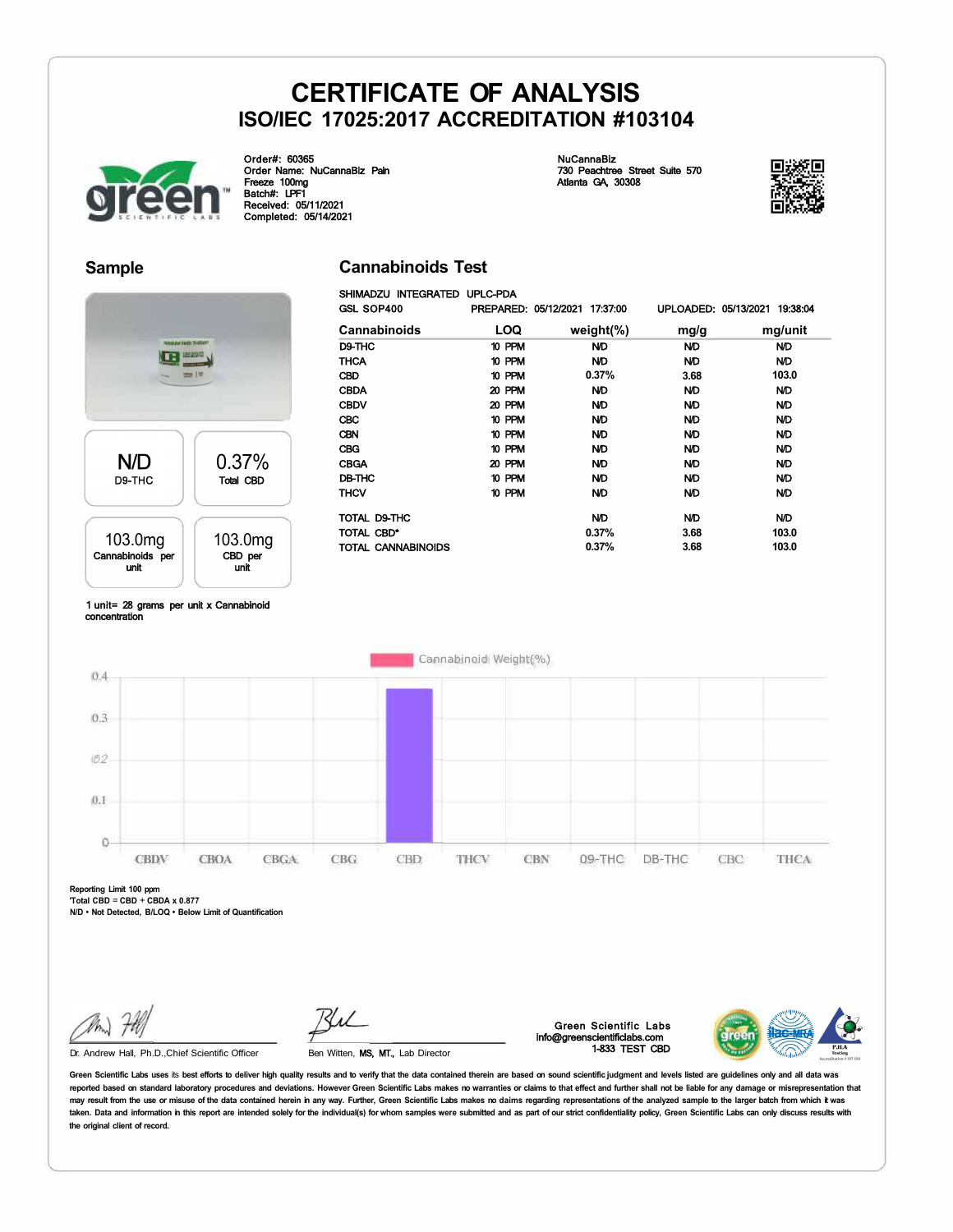

Order#: 60365 Order Name: NuCannaBiz Pain Freeze 100mg Batch#: LPF1 Received: 05/11/2021 Completed: 05/14/2021

NuCannaBiz 730 Peachtree Street Suite 570 Atlanta GA, 30308



### **TERPENES: TOTAL (1.028%)**

Headspace GCMS - Shimadzu GCMS QP2020 with HS20

| Terpene                 | Results(%) | LOQ (%) | $LOO(\%)$ |
|-------------------------|------------|---------|-----------|
| ALPHA-PIN ENE           | 8/LOQ      | 0.0067% | 0.0063%   |
| ALPHA-TERPINENE         | 8/LOQ      | 0.0067% | 0.0063%   |
| <b>BETA-MYRCENE</b>     | 0.099%     | 0.0067% | 0.0063%   |
| <b>BETA-PIN ENE</b>     | 8/LOQ      | 0.0067% | 0.0063%   |
| <b>CAMPHENE</b>         | 0.010%     | 0.0067% | 0.0063%   |
| <b>CARYOPHYLLENE</b>    | 0.009%     | 0.0067% | 0.0063%   |
| <b>CIS-BETA-OCIMENE</b> | 0.107%     | 0.0067% | 0.0031%   |
| <b>EUCALYPTOL</b>       | 0.032%     | 0.0067% | 0.0063%   |
| <b>GAMMA.-TERPINENE</b> | 0.007%     | 0.0067% | 0.0016%   |
| <b>GERANIOL</b>         | 0.018%     | 0.0067% | 0.0063%   |
| <b>ISOPULEGOL</b>       | 0.008%     | 0.0067% | 0.0063%   |
| <b>LIMONENE</b>         | 0.031%     | 0.0067% | 0.0063%   |
| <b>LINALOOL</b>         | 0.674%     | 0.0067% | 0.0063%   |
| <b>TERPINOLENE</b>      | 0.022%     | 0.0067% | 0.0063%   |

GSL SOP404 Prepared: 05/12/2021 22:11:52 Uploaded: 05/13/2021 15:11:59

### **Terpenes Breakdown**



### **Top Terpenes Results:**



#### **Tested for but not present:**

**3-CARENE, TRANS-BETA-OCIMENE, P-CYMENE, HUMULENE, CIS-NEROLIDOL, TRANS-NEROLIDOL, GUAIOL, CARYOPHYLLENE OXIDE, ALPHA-BISABOLOL** 

Dr. Andrew Hall, Ph.D., Chief Scientific Officer Ben Witten, MS, MT., Lab Director

Green Scientific Labs info@greenscientificlabs.com 1-833 TEST CBD



Green Scientific Labs uses its best efforts to deliver high quality results and to verify that the data contained therein are based on sound scientific judgment and levels listed are quidelines only and all data was reported based on standard laboratory procedures and deviations. However Green Scientific Labs makes ro warranties or claims to that effect and further shall not be liable for any damage or misrepresentation that may result from the use or misuse of the data contained herein in any way. Further, Green Scientific Labs makes no daims regarding representations of the analyzed sample to the larger batch from which it was taken. Data and information in this report are intended solely for the individual(s) for whom samples were submitted and as part of our strict confidentiality policy, Green Scientific Labs can only discuss results with **the original client of record.**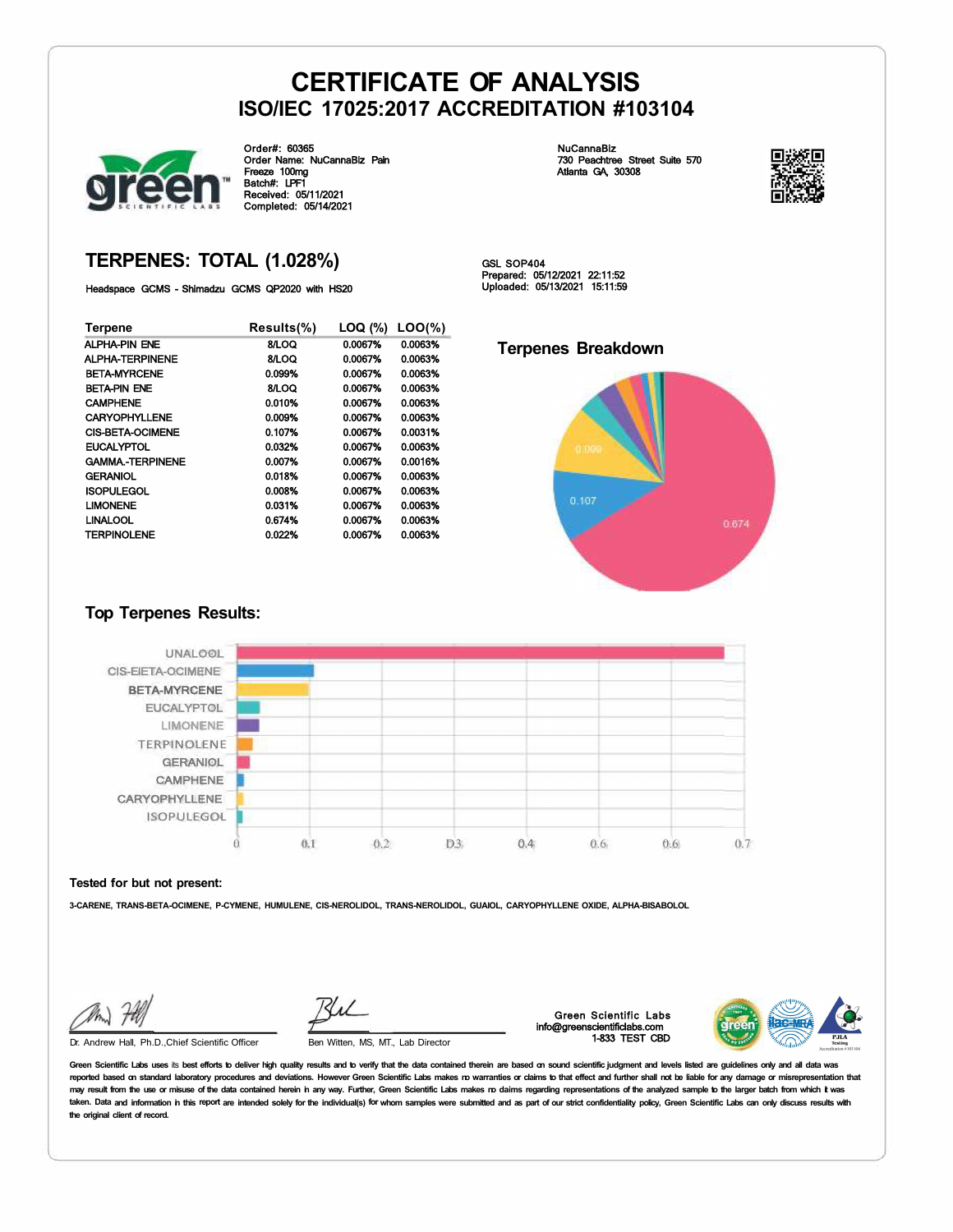Pesticide **CYFLUTHRIN** 



Order#: 60365 Order Name: NuCannaBiz Pain Freeze 100mg Batch#: LPF1 Received: 05/11/2021 Completed: 05/14/2021

NuCannaBiz 730 Peachtree Street Suite 570 Atlanta GA, 30308

CYPERMETHRIN 1.000 PARATHION-METHYL 0.100 PENTACHLORONITROBENZENE 0.100



0.003 N/D 0.003 N/D 0.003 N/D 0.003

(ppm) (ppm) (ppm)

0.001 0.001 0.001 0.001

Action Level Results LOQ LOD

 $N/D$ 

### **PESTICIDE ANALYSIS:**

GSLSOP401 PREPARED: 05/12/2021 21:38:24 UPLOADED: 05/13/2021 15:12:05

(ppm)

2.000

GCMS-MS- Shimadzu GCMS-TQ8040

| Pesticide           | <b>Action Level</b><br>(ppm) | Results<br>(ppm) | LOQ<br>(ppm) | LOD<br>(pp <sub>m</sub> ) |
|---------------------|------------------------------|------------------|--------------|---------------------------|
| <b>CAPTAN</b>       | 0.700                        | N/D              | 0.003        | 0.001                     |
| <b>CHLORDANE</b>    | 0.100                        | ND.              | 0.003        | 0.001                     |
| <b>CHLORFENAPYR</b> | 0.100                        | ND.              | 0.003        | 0.001                     |
| <b>COUMAPHOS</b>    | 0.100                        | ND               | 0.003        | 0.001                     |

LCMS-MS - Shimadzu LCMS-8060

| Pesticide                  | <b>Action Level</b> | <b>Results</b> | LOQ   | LOD   |
|----------------------------|---------------------|----------------|-------|-------|
|                            | (ppm)               | (ppm)          | (ppm) | (ppm) |
| <b>ABAMECTIN 81A</b>       | 0.100               | <b>ND</b>      | 0.005 | 0.001 |
| <b>ACEPHATE</b>            | 0.100               | <b>ND</b>      | 0.001 | 0.001 |
| ACEQUINOCYL                | 0.100               | <b>ND</b>      | 0.001 | 0.001 |
| <b>ACETAMIPRID</b>         | 0.100               | <b>ND</b>      | 0.005 | 0.001 |
| <b>ALDICARB</b>            | 0.100               | ND             | 0.005 | 0.001 |
| AZOXYSTROBIN               | 0.100               | <b>ND</b>      | 0.001 | 0.001 |
| <b>BIFENAZATE</b>          | 0.100               | ND             | 0.005 | 0.001 |
| <b>BIFENTHRIN</b>          | 3.000               | ND             | 0.005 | 0.001 |
| <b>BOSCALID</b>            | 0.100               | <b>ND</b>      | 0.005 | 0.001 |
| <b>CARBARYL</b>            | 0.500               | <b>ND</b>      | 0.003 | 0.001 |
| <b>CARBOFURAN</b>          | 0.100               | <b>ND</b>      | 0.001 | 0.001 |
| <b>CHLORANTRANILIPROLE</b> | 10,000              | <b>ND</b>      | 0.005 | 0.005 |
| <b>CHLORPYRIFOS</b>        | 0.100               | <b>ND</b>      | 0.001 | 0.001 |
| <b>CLOFENTEZINE</b>        | 0.100               | ND             | 0.001 | 0.001 |
| <b>DAMINOZIDE</b>          | 0.100               | ND             | 0.005 | 0.001 |
| <b>DIAZINON</b>            | 0.100               | <b>ND</b>      | 0.001 | 0.001 |
| <b>DICHLORVOS</b>          | 0.100               | <b>ND</b>      | 0.005 | 0.001 |
| <b>DIMETHOATE</b>          | 0.100               | <b>ND</b>      | 0.001 | 0.001 |
| <b>DIMETHOMORPH</b>        | 2.000               | <b>ND</b>      | 0.005 | 0.001 |
| <b>ETHOPROPHOS</b>         | 0.100               | <b>ND</b>      | 0.001 | 0.001 |
| <b>ETOFENPROX</b>          | 0.100               | <b>ND</b>      | 0.001 | 0.001 |
| <b>ETOXAZOLE</b>           | 0.100               | <b>ND</b>      | 0.010 | 0.005 |
| <b>FENHEXAMID</b>          | 0.100               | <b>ND</b>      | 0.005 | 0.001 |
| <b>FENOXYCARB</b>          | 0.100               | ND             | 0.005 | 0.001 |
| <b>FENPYROXIMATE</b>       | 0.100               | ND             | 0.001 | 0.001 |
| <b>FIPRONIL</b>            | 0.100               | <b>ND</b>      | 0.003 | 0.001 |
| <b>FLONICAMID</b>          | 0.100               | ND             | 0.025 | 0.010 |
| <b>FLUDIOXONIL</b>         | 0.100               | <b>ND</b>      | 0.003 | 0.001 |
| <b>HEXYTHIAZOX</b>         | 0.100               | <b>ND</b>      | 0.005 | 0.001 |
| <b>IMAZALIL</b>            | 0.100               | <b>ND</b>      | 0.005 | 0.001 |

| Pesticide              | <b>Action Level</b> | <b>Results</b> | LOQ   | LOD   |
|------------------------|---------------------|----------------|-------|-------|
|                        | (ppm)               | (ppm)          | (ppm) | (ppm) |
| <b>IMIDACLOPRID</b>    | 5.000               | <b>ND</b>      | 0.005 | 0.001 |
| <b>KRESOXIM-METHYL</b> | 0.100               | <b>ND</b>      | 0.010 | 0.005 |
| <b>MALATHION</b>       | 0.500               | <b>ND</b>      | 0.005 | 0.001 |
| <b>METALAXYL</b>       | 2.000               | <b>ND</b>      | 0.001 | 0.001 |
| <b>METHIOCARB</b>      | 0.100               | ND             | 0.005 | 0.001 |
| <b>METHOMYL</b>        | 1.000               | <b>ND</b>      | 0.001 | 0.001 |
| <b>MEVINPHOS</b>       | 0.100               | ND             | 0.001 | 0.001 |
| <b>MYCLOBUTANIL</b>    | 0.100               | ND             | 0.005 | 0.001 |
| <b>NALED</b>           | 0.100               | <b>ND</b>      | 0.005 | 0.001 |
| <b>OXAMYL</b>          | 0.500               | <b>ND</b>      | 0.001 | 0.001 |
| <b>PACLOBUTRAZOL</b>   | 0.100               | <b>ND</b>      | 0.005 | 0.001 |
| <b>PERMETHRINS</b>     | 0.500               | <b>ND</b>      | 0.005 | 0.001 |
| <b>PHOSMET</b>         | 0.100               | <b>ND</b>      | 0.005 | 0.001 |
| <b>PIPERONYL</b>       | 3.000               | <b>ND</b>      | 0.001 | 0.001 |
| <b>BUTOXIDE</b>        |                     |                |       |       |
| <b>PRALLETHRIN</b>     | 0.100               | ND             | 0.005 | 0.005 |
| <b>PROPICONAZOLE</b>   | 0.100               | ND             | 0.010 | 0.005 |
| <b>PROPOXUR</b>        | 0.100               | <b>ND</b>      | 0.001 | 0.001 |
| <b>PYRETHRINS</b>      | 0.500               | ND             | 0.005 | 0.005 |
| (PYRETHRIN D           |                     |                |       |       |
| <b>PYRIDABEN</b>       | 0.100               | <b>ND</b>      | 0.005 | 0.001 |
| <b>SPINETORAM</b>      | 0.100               | <b>ND</b>      | 0.001 | 0.001 |
| <b>SPINOSAD</b>        | 0.100               | <b>ND</b>      | 0.001 | 0.001 |
| <b>SPIROMESIFEN</b>    | 0.100               | ND             | 0.005 | 0.001 |
| <b>SPIROTETRAMAT</b>   | 0.100               | ND             | 0.001 | 0.001 |
| <b>SPIROXAMINE</b>     | 0.100               | <b>ND</b>      | 0.001 | 0.001 |
| <b>TEBUCONAZOLE</b>    | 0.100               | <b>ND</b>      | 0.005 | 0.001 |
| <b>THIACLOPRID</b>     | 0.100               | <b>ND</b>      | 0.001 | 0.001 |
| <b>THIAMETHOXAM</b>    | 5.000               | <b>ND</b>      | 0.001 | 0.001 |
| <b>TRIFLOXYSTROBIN</b> | 0.100               | <b>ND</b>      | 0.001 | 0.001 |

ND = Not Detected, ALCO = Above LCO Level, BLCO = Below LCO Level, BLCD = Below LCO Level

Dr. Andrew Hall, Ph.D.,Chief Scientific Officer Ben Witten, MS, MT, Lab Director

Green Scientific Labs info@greenscientificlabs.com 1-833 TEST CBD



Green Scientific Labs uses its best efforts to deliver high quality results and to verify that the data contained therein are based on sound scientific judgment and levels listed are quidelines only and all data was **reported based on standard laboratory procedures and deviations. However Green Scientific Labs makes no warranties or claims to that effect and further shall not be liable for any damage or misrepresentation that**  may result from the use or misuse of the data contained herein in any way. Further, Green Scientific Labs makes no daims regarding representations of the analyzed sample to the larger batch from which it was taken. Data and information in this report are intended solely for the individual(s) for whom samples were submitted and as part of our strict confidentiality policy, Green Scientific Labs can only discuss results with **the original client of record.**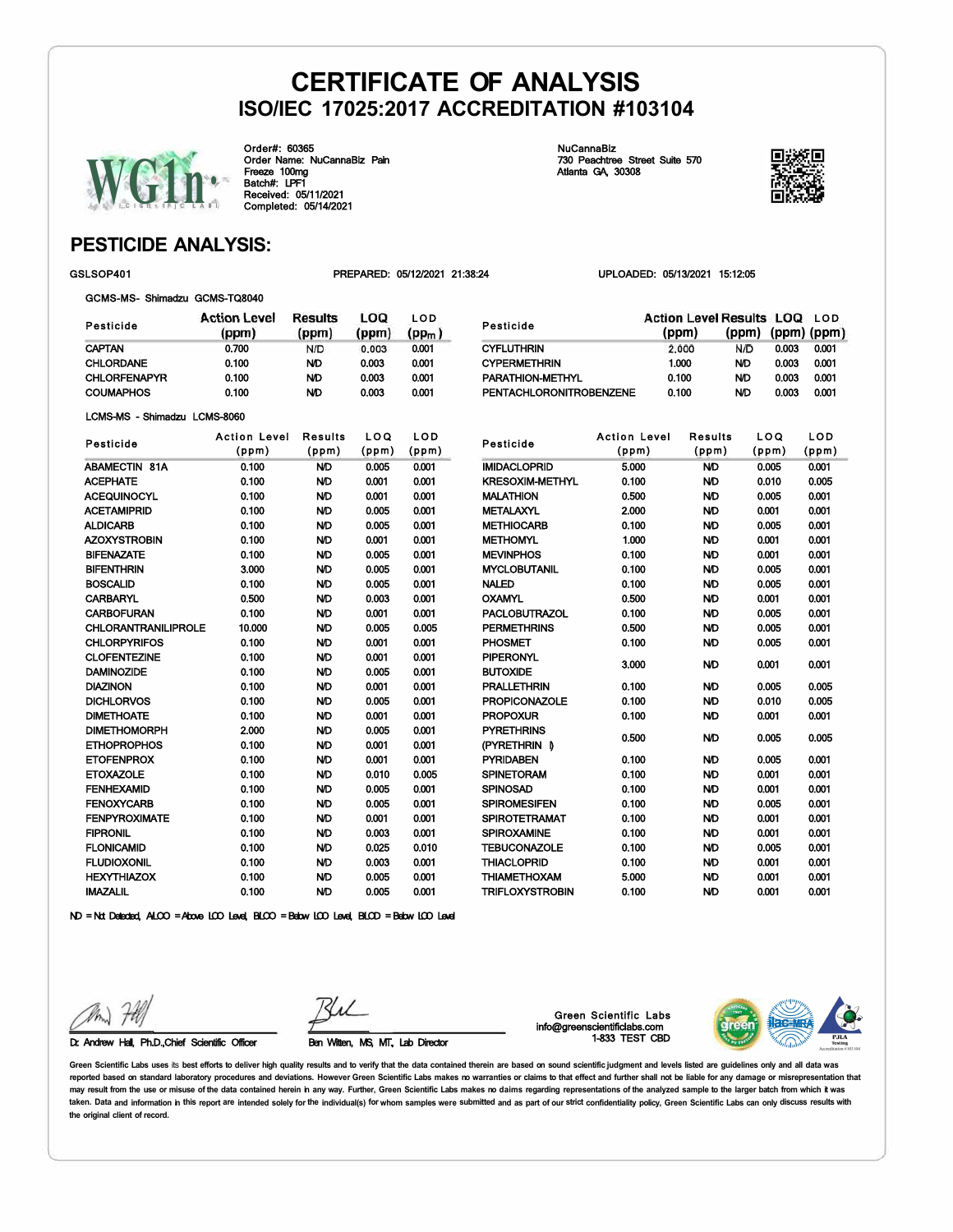

Order#: 60365 Order Name: NuCannaBiz Pain Freeze 100mg Batch#: LPF1 Received: 05/11/2021 Completed: 05/14/2021

NuCannaBiz 730 Peachtree Street Suite 570 Atlanta GA, 30308



### **RESIDUAL SOLVENTS:**

Headspace GCMS - Shimadzu GCMS QP2020 with HS20

GSLSOP405 Prepared: 05/12/2021 22:05:49 Uploaded: 05/13/2021 17:29:48

| <b>Residual Solvent</b>   | Action Level (ppm) | Results (ppm) | LOQ(ppm) | LOD (ppm) |
|---------------------------|--------------------|---------------|----------|-----------|
| 1, 1-DICHLOROETHENE       | 8                  | <b>ND</b>     | 0.63     | 0.63      |
| 1.2- DICHLOROETHANE       | 2                  | ND            | 0.12     | 0.02      |
| <b>ACETONE</b>            | 5,000              | <b>ND</b>     | 140      | 20        |
| <b>ACETONITRILE</b>       | 410                | ND.           | 25       | 1         |
| <b>BENZENE</b>            |                    | <b>ND</b>     |          | 0.5       |
| <b>BUTANE</b>             | 5,000              | <b>ND</b>     | 50       | 10        |
| <b>CHLOROFORM</b>         |                    | <b>ND</b>     |          | 0.5       |
| CIS 1,2-DICHLOROETHENE    | 5                  | <b>ND</b>     | 0.73     | 0.18      |
| <b>ETHANOL</b>            | 5,000              | <b>ND</b>     | 140      | 20        |
| ETHYL ACETATE             | 5,000              | <b>ND</b>     | 140      | 20        |
| ETHYL ETHER               | 5,000              | <b>ND</b>     | 140      | 20        |
| ETHYLENE OXIDE            |                    | <b>ND</b>     | 0        | 0         |
| <b>ISOPROPYL ALCOHOL</b>  | 5,000              | <b>ND</b>     | 140      | 20        |
| <b>METHANOL</b>           | 3,000              | <b>ND</b>     | 100      | 20        |
| <b>METHYLENE CHLORIDE</b> | 125                | <b>ND</b>     | 0.15     | 0.15      |
| <b>N-HEPTANE</b>          | 5,000              | <b>ND</b>     | 140      | 20        |
| <b>N-HEXANE</b>           | 290                | <b>ND</b>     | 18       | 10        |
| <b>PENTANE</b>            | 5,000              | <b>ND</b>     | 140      | 20        |
| <b>PROPANE</b>            | 5,000              | <b>ND</b>     | 20       |           |
| <b>TOLUENE</b>            | 890                | <b>ND</b>     | 53       |           |
| TRANS 1,2-DICHLOROETHENE  | 5                  | <b>ND</b>     | 0.73     | 0.18      |
| <b>TRICHLOROETHENE</b>    |                    | <b>ND</b>     |          | 0.5       |
| <b>XYLENES</b>            | 150                | <b>ND</b>     | 130      | 20        |

**Notes** 

*r* 

ISOPROPYL ALCOHOL is part of the ingredients

RhL

Dr. Andrew Hall, Ph.D.,Chief Scientific Officer Ben Witten, MS, MT., Lab Director

Green Scientific Labs info@greenscientificlabs.com 1-833 TEST CBD



Green Scientific Labs uses its best efforts to deliver high quality results and to verify that the data contained therein are based on sound scientific judgment and levels listed are quidelines only and all data was **reported based on standard laboratory procedures and deviations. However Green Scientific Labs makes no warranties or claims to that effect and further shall not be liable for any damage or misrepresentation that**  may result from the use or misuse of the data contained herein in any way. Further, Green Scientific Labs makes no daims regarding representations of the analyzed sample to the larger batch from which it was taken. Data and information in this report are intended solely for the individual(s) for whom samples were submitted and as part of our strict confidentiality policy, Green Scientific Labs can only discuss results with **the original client of record.**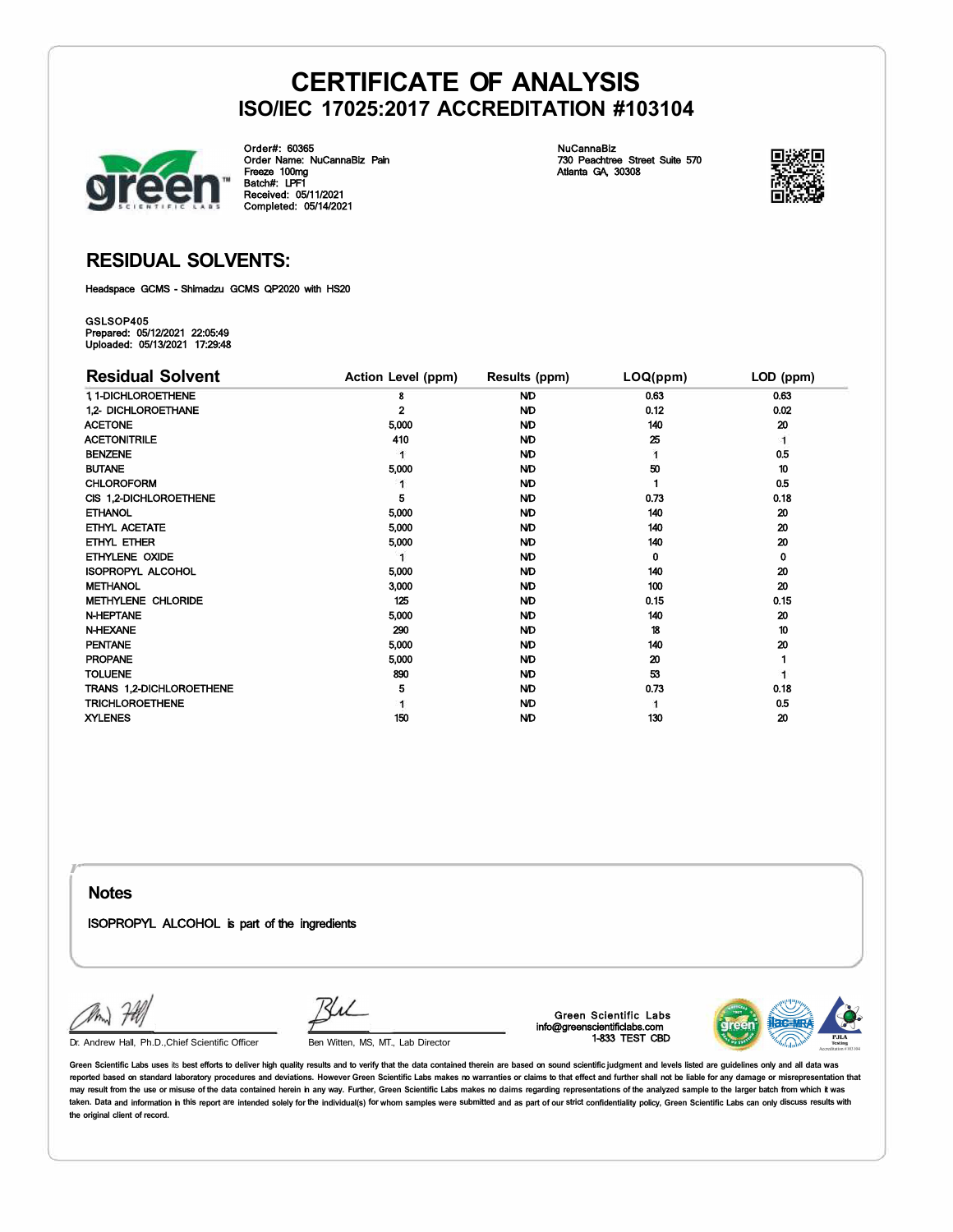

Order#: 60365 Order Name: NuCannaBiz Pain Freeze 100mg Batch#: LPF1 Received: 05/11/2021 Completed: 05/14/2021

NuCannaBiz 730 Peachtree Street Suite 570 Atlanta GA, 30308



PCR - Agilent AriaMX

### **MICROBIAL ANALYSIS:**

**Microbial Analysis:** Microbial Analysis GSL SOP 406 Uploaded: 05/13/2021 15: 18: 13

### PCR - Agilent AriaMX

| Test                      | <b>SOP</b> | <b>Test Method</b> | Device Used      | <b>LOD</b>                          | <b>Allowable</b><br>Criteria         | <b>Actual Result Pass/Fail</b> |      |
|---------------------------|------------|--------------------|------------------|-------------------------------------|--------------------------------------|--------------------------------|------|
| ASPERGILLUS FUMIGATUS***  | 406.01     | <b>USP 61/62t</b>  | <b>ARIAMXPCR</b> | 1 CFU/G**                           | <b>DETECT/NOT</b><br><b>DETECTED</b> | <b>NOT DETECTED</b>            | PASS |
| ASPERGILLUS TERREus       | 406.01     | <b>USP 61/62t</b>  | <b>ARIAMXPCR</b> | 1 CFU/G**                           | <b>DETECT/NOT</b><br><b>DETECTED</b> | <b>NOT DETECTED</b>            | PASS |
| ASPERGILLUS FLAVUS***     | 406.01     | USP 61/62t         | <b>ARIAMXPCR</b> | 1 CFU/G**                           | <b>DETECT/NOT</b><br><b>DETECTED</b> | <b>NOT DETECTED</b>            | PASS |
| ASPERGILLUS NIGER***      | 406.01     | <b>USP 61/62t</b>  | <b>ARIAMXPCR</b> | 1 CFU/G**                           | <b>DETECT/NOT</b><br><b>DETECTED</b> | NOT DETECTED                   | PASS |
| STEC E COLI*              | 406.01     | USP 61/62t         | <b>ARIAMXPCR</b> | 1 CFU/G**                           | <b>DETECT/NOT</b><br><b>DETECTED</b> | <b>NOT DETECTED</b>            | PASS |
| SALMONELLA*               | 406.01     | <b>USP 61/62t</b>  | <b>ARIAMXPCR</b> | 1 CFU/G**                           | <b>DETECT/NOT</b><br><b>DETECTED</b> | <b>NOT DETECTED</b>            | PASS |
| TOTAL YEAST AND MOLD      | 406.01     | <b>USP 61/62t</b>  | <b>ARIAMXPCR</b> | CFU/G BY<br><b>SAMPLE</b><br>TYPE** | 10,000 CFU/G                         | NOT DETECTED                   | PASS |
| AEROBIC BACTERIA COUNT    | 406.01     | <b>USP 61/62t</b>  | <b>ARIAMXPCR</b> | CFU/G BY<br><b>SAMPLE</b><br>TYPE** | 100,000 CFU/G                        | <b>NOT DETECTED</b>            | PASS |
| <b>ENTEROBACTERIACEAE</b> | 406.01     | <b>USP 61/62t</b>  | <b>ARIAMXPCR</b> | CFU/G BY<br><b>SAMPLE</b><br>TYPE** | 1,000 CFU/G                          | NOT DETECTED                   | PASS |
| <b>COLIFORM</b>           | 406.01     | <b>USP 61/62t</b>  | <b>ARIAMXPCR</b> | CFU/G BY<br><b>SAMPLE</b><br>TYPE** | 1,000 CFU/G                          | NOT DETECTED                   | PASS |

**t USP 61 (enumeration of bacteria TAC, TYM, and ENT/Coliform), USP 62 (identifying specific species E.coli Aspergillus etc)** 

**\* STEC and Salmonella run as Multiplex** 

**.... CFU/g Calculation based on MIP/Extract matrix** 

**..... Flavus** = **2 Copies of DNA/ Fumigatis = 2 Copies of DNA Niger= 20 Copies of DNA** *I* **Terrus** = **10 copies of DNA** 

Ku

Dr. Andrew Hall, Ph.D., Chief Scientific Officer Ben Witten, MS, MT., Lab Director

Green Scientific Labs info@greenscientificlabs.com 1-833 TEST CBD



Green Scientific Labs uses its best efforts to deliver high quality results and to verify that the data contained therein are based on sound scientific judgment and levels listed are quidelines only and all data was reported based on standard laboratory procedures and deviations. However Green Scientific Labs makes no warranties or claims to that effect and further shall not be liable for any damage or misrepresentation that may result from the use or misuse of the data contained herein in any way. Further, Green Scientific Labs makes no daims regarding representations of the analyzed sample to the larger batch from which it was taken. Data and information in this report are intended solely for the individual(s) for whom samples were submitted and as part of our strict confidentiality policy, Green Scientific Labs can only discuss results with **the original client of record.**